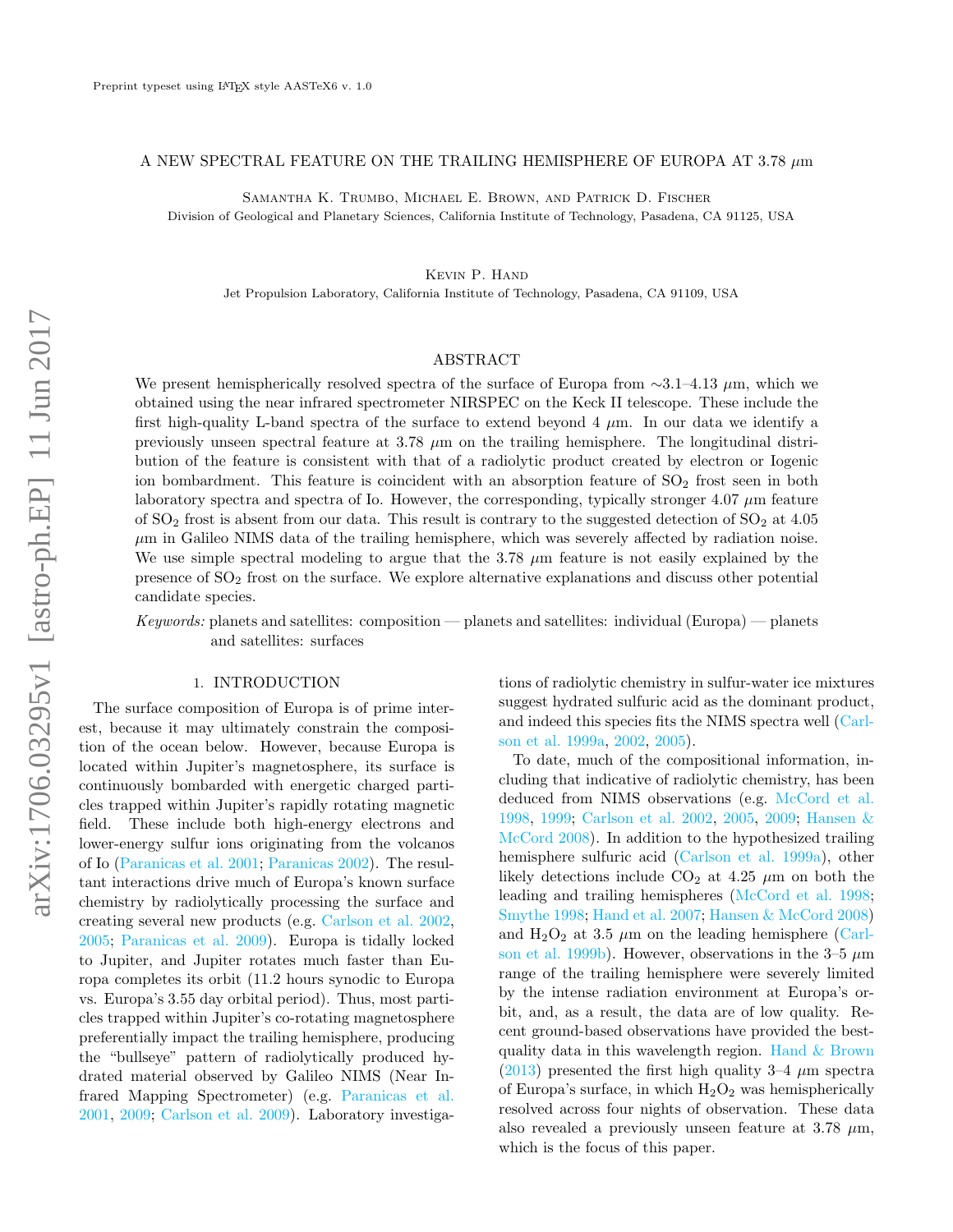| Date<br>(UT) | Target  | Time<br>Start/End | Airmass<br>Start/End | Longitude<br>Range | Int. Time<br>(s) |
|--------------|---------|-------------------|----------------------|--------------------|------------------|
| 2011 Sep 17  | Europa  | 12:45/12:54       | 1.01/1.01            | $315 - 316$        | 840              |
|              | HD 9866 | 13:56             | 1.10                 |                    | 40               |
| 2011 Sep 18  | Europa  | 11:47/13:58       | 1.06/1.02            | $52 - 62$          | 6240             |
|              | HD 9866 | 11:40             | 1.02                 |                    | 40               |
| 2011 Sep 19  | Europa  | 12:50/13:20       | 1.01/1.01            | $158 - 161$        | 1440             |
|              | HD 9866 | 11:25             | 1.02                 |                    | 40               |
| 2011 Sep 20  | Europa  | 11:55/13:57       | 1.04/1.04            | $256 - 264$        | 5760             |
|              | HD 9866 | 11:48             | 1.04                 |                    | 40               |
| 2013 Nov 24  | Europa  | 13:03 / 15:30     | 1.00/1.09            | $245 - 255$        | 3800             |
|              | $G91-3$ | 13:20/13:34       | 1.00/1.11            |                    | 750              |

<span id="page-1-0"></span>Table 1. Table of Observations

The feature is localized to the trailing hemisphere, which suggests it might be a radiolytic product produced via bombardment by electrons or Iogenic ions. However, whether the new feature is actually indicative of a previously undetected species or is simply a result of a component already confirmed at other wavelengths, is not immediately clear. Perhaps the most obvious candidate is  $SO_2$  frost, which has a 3.78  $\mu$ m absorption (e.g. [Nash & Betts](#page-5-14) [1995\)](#page-5-14) and has been confirmed at UV wavelengths with a trailing hemisphere enhancement [\(Lane](#page-5-15) [et al.](#page-5-15) [1981;](#page-5-15) [Noll et al.](#page-5-16) [1995;](#page-5-16) [Hendrix et al.](#page-5-17) [1998\)](#page-5-17).  $SO_2$ dominates the  $3-4 \mu m$  spectrum of Io (e.g. [Howell et al.](#page-5-18) [1989;](#page-5-18) [Nash & Betts](#page-5-14) [1995;](#page-5-14) [Carlson et al.](#page-5-19) [1997\)](#page-5-19) and is an expected product of Iogenic sulfur implantation on Europa [\(Carlson et al.](#page-5-2) [2002,](#page-5-2) [2005\)](#page-5-3).

The spectrum of  $SO<sub>2</sub>$  frost has a much stronger feature at  $\sim$ 4.07 µm, which is beyond the data of [Hand](#page-5-13)  $& Brown (2013)$  $& Brown (2013)$  $& Brown (2013)$ . Hansen  $& McCord (2008)$  $& McCord (2008)$  report a marginal detection of  $SO_2$  at 4.05  $\mu$ m in NIMS spectra of the trailing hemisphere. These data were taken during distant Europa passes to minimize radiation noise, but they are still of much lower quality than can be achieved from the ground. Furthermore, the reported  $SO<sub>2</sub>$  band strengths of up to 40% are inconsistent with the 0.1% average 4.07  $\mu$ m band strength predicted from the UV detections [\(Sack et al.](#page-5-20) [1992;](#page-5-20) [Carlson et al.](#page-5-5) [2009\)](#page-5-5). The only reported ground-based L-band detection of  $SO<sub>2</sub>$  on Europa [\(Carter et al.](#page-5-21) [2013\)](#page-5-21) is a result of erroneous observations of the surface of Io and should be disregarded.

To investigate the possibility that the 3.78  $\mu$ m feature is due to  $SO<sub>2</sub>$ , we obtained high-quality L-band spectra of the trailing hemisphere from ∼3.33–4.13 µm using the near infrared spectrograph NIRSPEC at the W. M. Keck Observatory [\(McLean et al.](#page-5-22) [1998\)](#page-5-22). In contrast with the

results of [Hansen & McCord](#page-5-9) [\(2008\)](#page-5-9), the 4.07  $\mu$ m feature of  $SO<sub>2</sub>$  is not visible in our spectrum. We apply simple spectral models to argue that the 3.78  $\mu$ m feature is not explained by  $SO_2$  and, thus, is highly indicative of an unidentified radiolytic surface constituent. We discuss potential candidates in Section [4.](#page-2-0)

#### 2. OBSERVATIONS AND DATA REDUCTION

We observed the trailing hemisphere of Europa on 2013 Nov. 24, using the near-infrared spectrograph NIR-SPEC on the KECK II telescope. We used the 42" x 0.57" slit in low-resolution mode (R  $\sim$  2000), covering a wavelength range of ∼3.3–4.15 µm in the L-band. At the time of observation, Europa had an angular diameter of 0.97", such that roughly 60% of the disk fit within the slit. For telluric calibration, we observed G91-3, a  $V = 7.4$  G2V star that was ~3.6° away from Europa on the sky. We observed both targets in an ABBA nodding pattern. Each Europa pointing consisted of 100 halfsecond coadds, and each calibrator pointing consisted of 50 half-second coadds. We also present previously published L-band spectra from [Hand & Brown](#page-5-13) [\(2013\)](#page-5-13). Details of the corresponding observations and analyses can be found within the referenced paper, although a summary of all observations is presented in Table [1.](#page-1-0)

We performed all new analysis using custom Python codes, following the standard procedures of image rectification, image pair subtraction, residual sky subtraction, and telluric and wavelength calibration. We used the Astropy [\(Robitaille et al.](#page-5-23) [2013\)](#page-5-23) and skimage.transform [\(van der Walt et al.](#page-5-24) [2014\)](#page-5-24) packages for image display and rectification, respectively. For wavelength calibration, we used an ATRAN atmospheric transmission spectrum [\(Lord](#page-5-25) [1992\)](#page-5-25). We leave off a small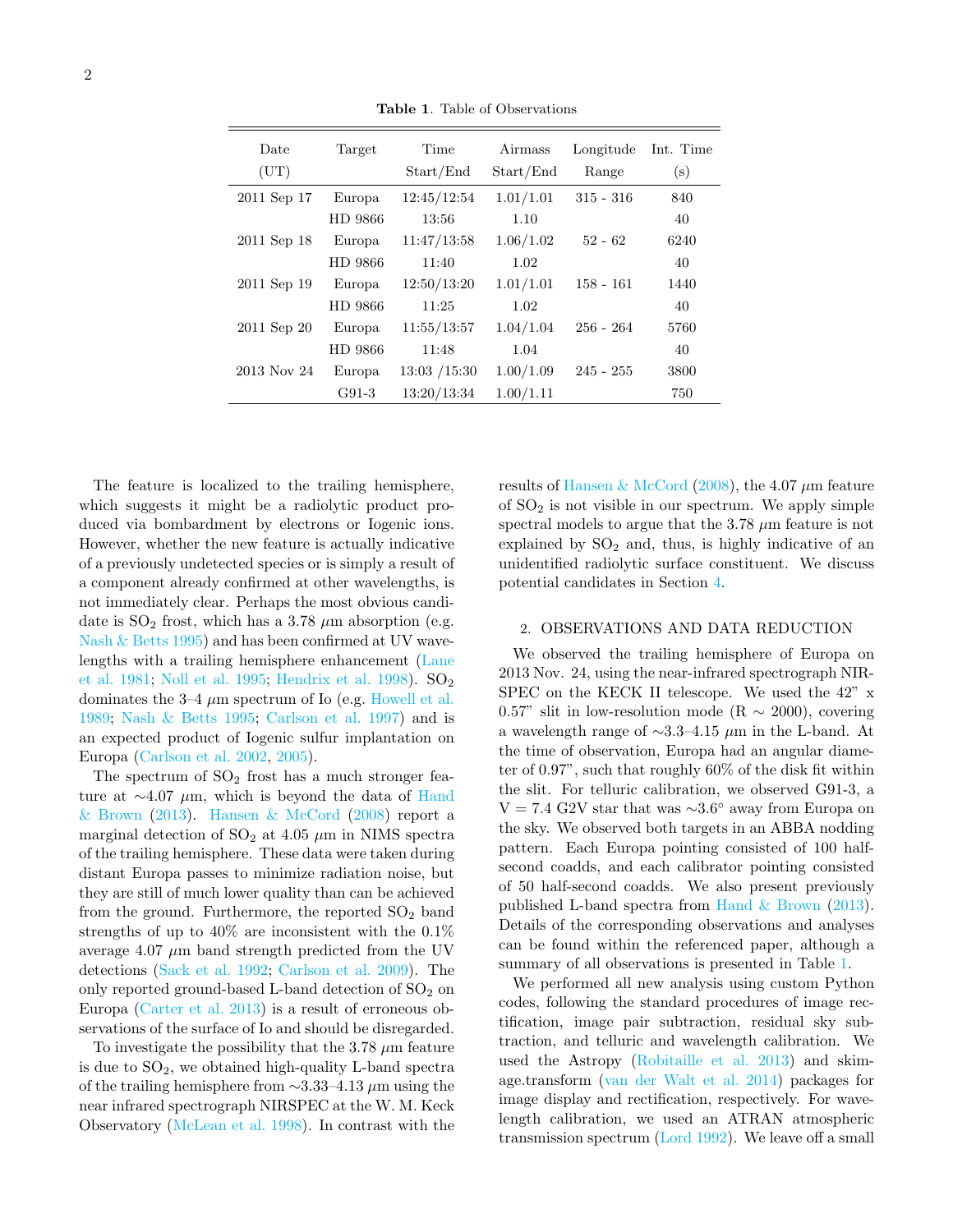region of data at the long-wavelength end of our spectrum due to excessive thermal background levels. We averaged the spectra over the entire longitude range observed to maximize signal-to-noise.

## 3. SPECTRAL MODELING: SO<sub>2</sub>

The hemispherically resolved spectra originally presented in Hand  $&$  Brown [\(2013\)](#page-5-13) are reproduced in Figure [1.](#page-3-0) The 3.78  $\mu$ m feature is clearly visible in the trailing hemisphere spectrum centered at 260◦ west longitude and is just visible in the trailing to sub-Jovian spectrum centered at 316◦ west longitude. However, it is very weak or absent from the leading and leading to anti-Jovian spectra. Figure [2](#page-3-0) shows our average spectrum of the trailing hemisphere out to 4.13  $\mu$ m. The data are scaled such that the maximum value is roughly the geometric albedo of the trailing hemisphere peak, as measured by NIMS. The  $3.78 \mu m$  feature is again visible, but the 4  $\mu$ m region is smooth and absent of any visible  $SO_2$  absorptions. As these data are somewhat noisier than the 2011 data of Hand  $\&$  Brown [\(2013\)](#page-5-13), we use the latter for all subsequent analyses of the 3.78  $\mu$ m absorption.

While the 4.07  $\mu$ m feature of SO<sub>2</sub> frost is typically much deeper than the corresponding 3.78  $\mu$ m feature, these ratios can change significantly with increasing grain size, as the 4.07  $\mu$ m feature broadens and saturates. To investigate whether it is possible to simultaneously explain the 3.78  $\mu$ m feature and the 4  $\mu$ m region in the Europa spectrum, we used a simple onecomponent Hapke model [\(Hapke](#page-5-26) [1981\)](#page-5-26) to produce simulated spectra of  $SO<sub>2</sub>$  frost for multiple effective particle diameters. Using optical constants from [Schmitt et al.](#page-5-27)  $(1994)$ , we produced spectra of solid  $SO<sub>2</sub>$  at 125 K using effective particle sizes of 10, 100, 1000, and 1500  $\mu$ m. We then performed continuum subtraction and scaled each spectrum to fit the band area of the observed 3.78  $\mu$ m absorption. The fit for a 10  $\mu$ m effective particle diam-eter is shown in Figure [3.](#page-3-0) While  $SO<sub>2</sub>$  does not appear to fit the 3.78  $\mu$ m feature well, we used the resultant mixing ratios to investigate whether the corresponding  $4.07 \mu m$  features would be visible in our spectrum. However, this comparison is complicated by the fact that our data do not span the entire width of the broad 4.07  $\mu$ m feature, which extends beyond the edge of the L-band atmospheric transmission window. Because we are lacking data on both sides of the potential feature, we were unable to reliably remove the continuum from our data without making assumptions about its shape. Instead, we linearly mixed the simulated  $SO<sub>2</sub>$  spectra with our Europa spectrum in the ratios necessary to explain the observed 3.78  $\mu$ m feature and assessed the resultant 4  $\mu$ m regions by eye. The result for a 10  $\mu$ m effective particle size is shown in Figure [4.](#page-3-0)

At 10  $\mu$ m, the effect of the 4.07  $\mu$ m feature is clearly distinguishable from the continuum and would be apparent in our data. At sufficiently large grain sizes, however, the 4.07  $\mu$ m feature becomes difficult to distinguish from the already dipping Europa continuum in these mixtures. Thus, we do not rule out large  $SO_2$  grain sizes on the basis of the 4  $\mu$ m region alone. Instead, we use the comparatively small 3.56  $\mu$ m absorption of SO<sub>2</sub> as a further constraint. For this analysis, we again use the 2011 data of Hand  $\&$  Brown [\(2013\)](#page-5-13) due to its superior quality. In the wavelength region of this feature, the Europa continuum is smooth with a high signal-tonoise, allowing for reliable continuum subtraction. Clipping the wavelength region corresponding to the 3.56  $\mu$ m absorption from our data, we fit a fourth-order polynomial continuum and removed it from our Europa spectrum. Then, scaling the continuum-removed 3.56  $\mu$ m  $SO<sub>2</sub>$  feature by the same factor needed to fit the 3.78  $\mu$ m feature observed on Europa, we compare the band strengths with our subtracted data (Figure [5\)](#page-3-0).

Figure [5](#page-3-0) suggests that  $SO_2$  should be detectable at  $3.56 \mu m$  in our data, even for a small effective grain size of 10  $\mu$ m. Indeed, we can put a  $5\sigma$  upper limit of a 0.46% mixing ratio, which is two and a half times lower than the 1.15% expected from the strength of the 3.78  $\mu$ m feature. While the 4.07  $\mu$ m SO<sub>2</sub> feature becomes difficult to detect in our data at larger grain sizes, the depth of the 3.56  $\mu$ m feature increases relative to that of the  $3.78 \mu m$  feature, becoming even more detectable in our data. Conversely, the 4.07  $\mu$ m feature becomes stronger relative to the 3.78  $\mu$ m feature at grain sizes below 10  $\mu$ m. Thus, we are confident that the absence of any detected  $SO_2$  features at 3.56 or 4.07  $\mu$ m in our data excludes the possibility that the observed 3.78  $\mu$ m feature is explained by the presence of  $SO<sub>2</sub>$  on Europa's surface.  $SO<sub>2</sub>$  is a relatively minor product of the radiolytic sulfur cycle on Europa, the two most abundant and stable being  $H_2SO_4$  and sulfur chain polymers [\(Carlson et al.](#page-5-2)  $2002$ ). Thus, while  $SO<sub>2</sub>$  is likely present on the surface of Europa, it is not in high enough abundance to explain the 3.78  $\mu$ m feature.

# <span id="page-2-0"></span>4. SEARCH FOR ALTERNATIVE CANDIDATES

No other confirmed species on the surface of Europa has a 3.78  $\mu$ m absorption. Therefore, this feature indicates an undiscovered surface constituent. We searched the USGS, ASTER, and NASA Goddard Cosmic Ice spectral libraries, as well as the [Nyquist et al.](#page-5-28) [\(1997\)](#page-5-28) compilation of IR spectra, for substances with 3.78  $\mu$ m absorptions. Our search was not only constrained to likely radiolytic products, namely sulfur compounds, but it encompassed several categories of interest for Europa, including sulfates, carbonates, nitrates, phosphates, oxides, and various ices relevant to the study of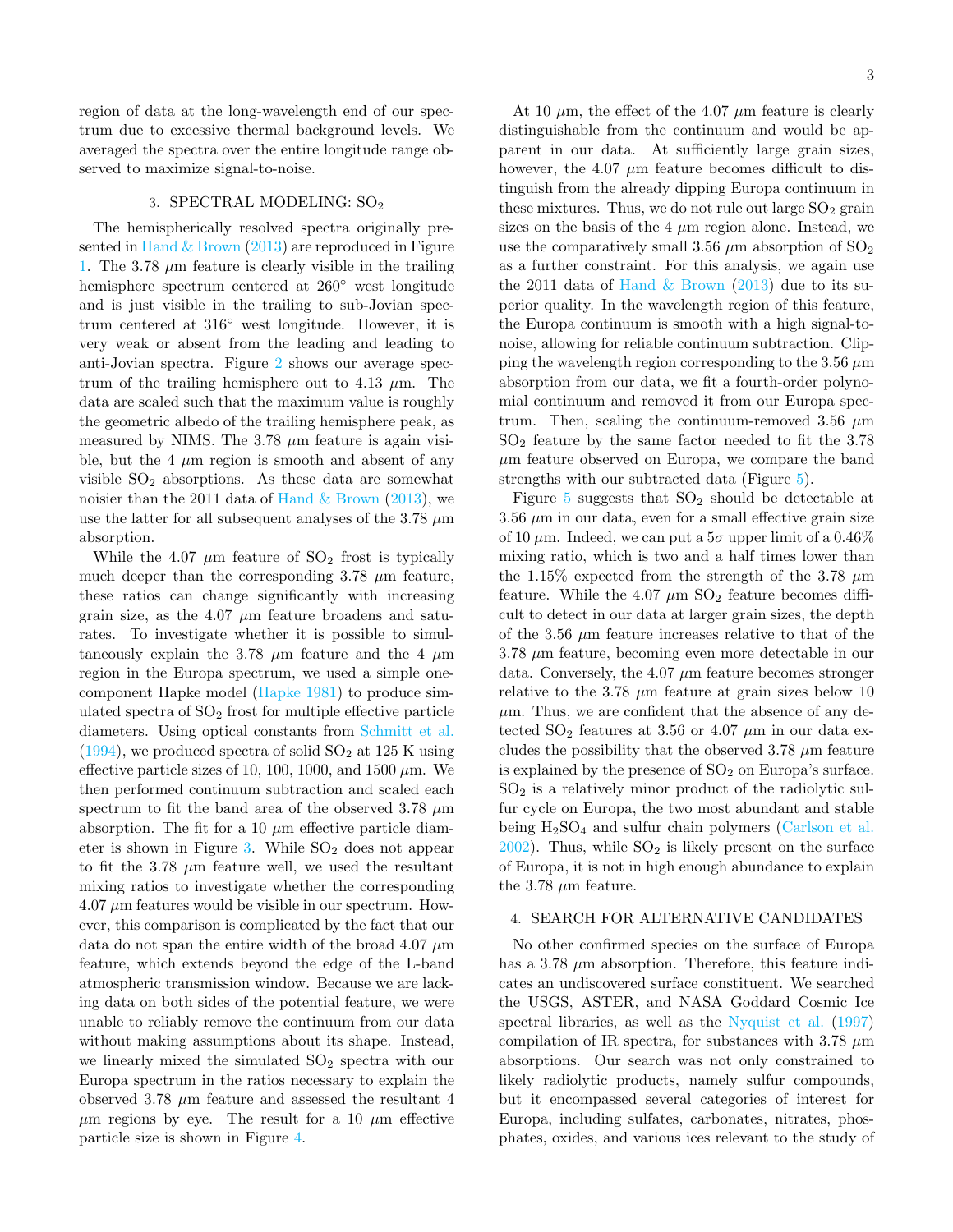

<span id="page-3-0"></span>Figure 1. Averaged hemispherically resolved spectra of Hand  $&$  Brown [\(2013\)](#page-5-13). Data are normalized to the geometric albedo of the leading hemisphere peak, as measured by NIMS. The central longitude of each spectrum is included. Dotted lines mark the 3.78  $\mu$ m position. The 3.78  $\mu$ m feature is most prominent in the trailing hemisphere spectrum.



Figure 2. Averaged trailing hemisphere spectrum out to  $4.13 \mu$ m. The data are scaled such that the peak matches the geometric albedo observed by NIMS. The central longitude of the observations is also included. The 3.78  $\mu$ m feature is clearly visible (indicated by dashed line), but there is no obvious absorption at either 3.56 or 4.07  $\mu$ m.

outer solar system bodies. Of all of the species we looked at, only carbonic acid  $(H_2CO_3)$ , bloedite  $(Na_2Mg(SO_4)_2)$  $\cdot$  4H<sub>2</sub>O), and anhydrite (CaSO<sub>4</sub>) had absorptions near  $3.78 \mu m$  and lacked strong absorptions at other wavelengths that would have been seen by either NIMS or past ground-based work.

Carbonic acid is a radiolytic product that results from the bombardment of  $CO<sub>2</sub>$  and water ice mixtures with energetic electrons (e.g. [Brucato et al.](#page-5-29) [1997;](#page-5-29) [Gerakines](#page-5-30) [et al.](#page-5-30) [2000;](#page-5-30) [Hand et al.](#page-5-11) [2007\)](#page-5-11), a process that occurs on the trailing hemisphere of Europa. However, labo-



**Figure 3.** The 3.78  $\mu$ m feature on the trailing hemisphere of Europa after continuum removal. Overlaid is the  $SO<sub>2</sub> 3.78$  $\mu$ m feature corresponding to an effective grain size of 10  $\mu$ m. It has been scaled to match the band area of our observed absorption feature. The scaling factor is presented in the legend. Continuum removal was performed on the 2011 data of Hand  $&$  Brown [\(2013\)](#page-5-13), because it has the highest signalto-noise.

ratory experiments conducted under Europa-like conditions [\(Hand et al.](#page-5-11) [2007\)](#page-5-11) result in a spectral feature that fits our observed feature poorly (Figure  $6$ ). The carbonic acid feature is broader and shifted by ∼0.1 µm toward long wavelengths relative to our detected feature.

Bloedite, a hydrated sodium-magnesium sulfate, has been previously proposed as one of many potential fits to the 1–2.5  $\mu$ m continuum of Europa's surface (e.g. [Dal](#page-5-31)[ton et al.](#page-5-31) [2005;](#page-5-31) [Carlson et al.](#page-5-5) [2009\)](#page-5-5). Its presence, as well as the presence of anhydrite (also a sulfate), would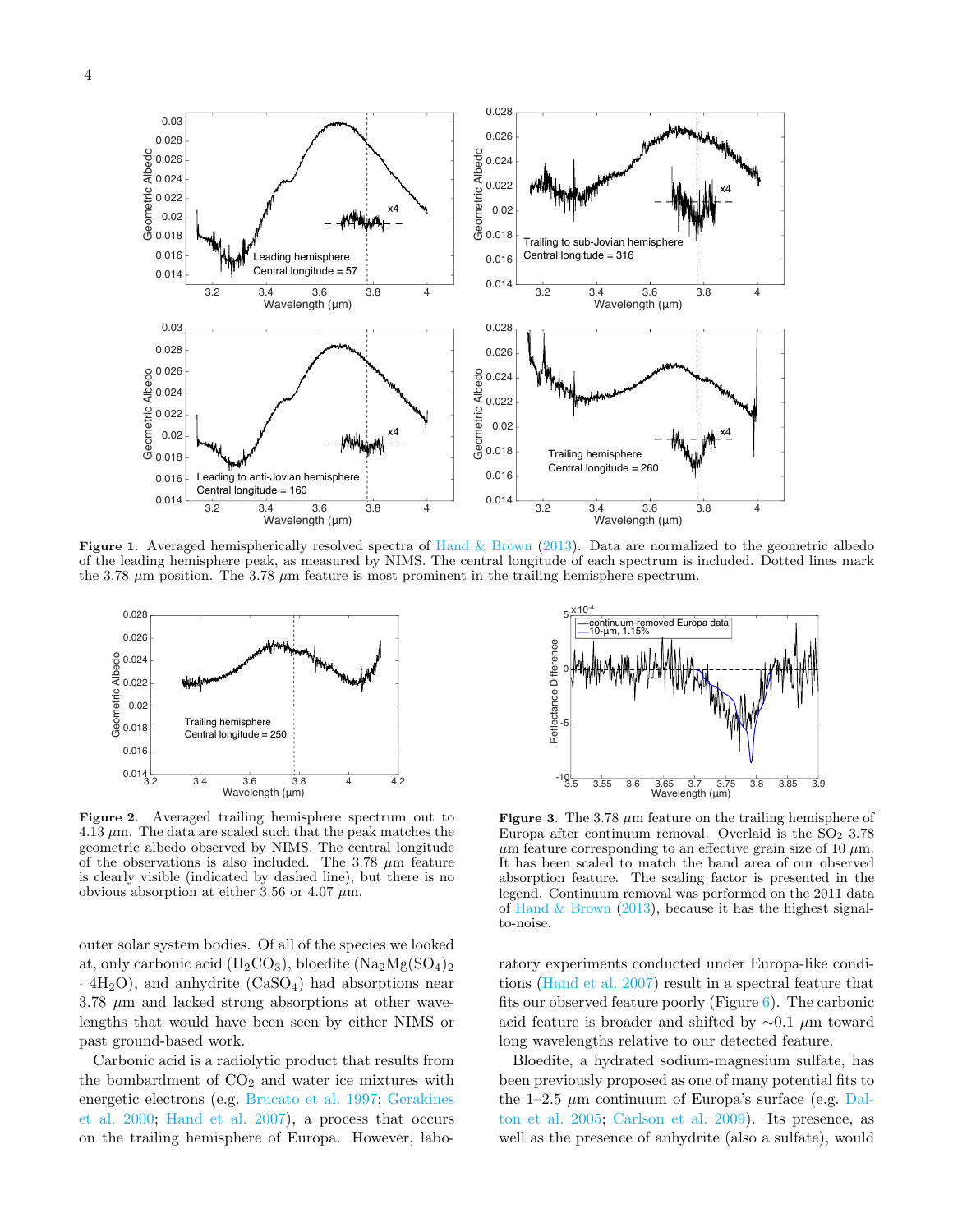

Figure 4. Linear mixture of the 2013 trailing hemisphere Europa spectrum with  $SO_2$  at a 10  $\mu$ m effective grain size is shown in black. The mixing ratio reflects the amount needed to produce the observed  $3.78 \mu m$  band area. For comparison, a simulated  $\text{SO}_2$  spectrum for a 10  $\mu\text{m}$  effective particle size is shown in blue. It has been scaled by the same mixing ratio and arbitrarily shifted along the y-axis. The 4.07  $\mu \mathrm{m}$ feature of  $SO<sub>2</sub>$ , highlighted in blue, is clearly distinguishable from the continuum shape of the mixture. The location of the 3.56  $\mu$ m SO<sub>2</sub> feature is indicated by the dashed line. We argue that  $SO_2$  grain sizes less than or equal to 10  $\mu$ m would produce obvious 4.07  $\mu$ m features in our data, despite the continuum shape.



Figure 5. Comparison of our continuum-removed Europa spectrum and the continuum-removed 3.56  $\mu$ m SO<sub>2</sub> feature for an effective grain size of 10  $\mu$ m. Again, we use the 2011 data of Hand  $&$  Brown [\(2013\)](#page-5-13) due to its superior signal-tonoise. The  $SO_2$  absorption has been scaled by the  $1.15\%$ needed to fit the observed area of the  $3.78 \mu m$  feature. Despite the small grain size and relative weakness of this feature, the absorption would be detected in our data, if it were present.

seem to fit with the long-held hypothesis that the ocean is dominated by sulfate salts (e.g. [Kargel](#page-5-32) [1991,](#page-5-32) [2000;](#page-5-33) [Fanale et al.](#page-5-34) [2001\)](#page-5-34). However, the confinement of the  $3.78 \mu m$  feature to the trailing hemisphere would suggest that these sulfates participate in the radiolytic chemistry. One possibility is that they begin as chlorides and convert to sulfates upon sulfur ion bombardment, as suggested in Brown  $\&$  Hand [\(2013\)](#page-5-35). However, neither bloedite nor anhydrite provide good fits to the 3.78  $\mu$ m feature. Our observed feature is narrower than that of bloedite and broader than that of anhydrite. In addition, the features of both bloedite and anhydrite are shifted longward of our observed band center. Both li-



Figure 6. Bloedite, carbonic acid, and anhydrite compared to the 3.78  $\mu$ m feature of Europa (using the 2011 data of Hand  $&$  Brown [\(2013\)](#page-5-13)). The bloedite spectrum is taken from the USGS spectral library [\(Clark et al.](#page-5-36) [2007\)](#page-5-36), the anhydrite spectrum is from the ASTER spectral library [\(Baldridge](#page-5-37) [et al.](#page-5-37) [2009\)](#page-5-37), and the carbonic acid feature is radiolytically produced from a mixture of  $CO<sub>2</sub>$  and water ice at 90 K [\(Hand](#page-5-11) [et al.](#page-5-11) [2007\)](#page-5-11). All features were scaled to match the approximate depth of the observed absorption.

brary spectra used, however, were taken at Earth temperatures, so it is possible that the fit quality would change under Europa-like conditions.

## 5. CONCLUSIONS

Using ground-based L-band spectroscopy, we have detected a new absorption feature on the trailing hemisphere of Europa at 3.78  $\mu$ m. The geography of this spectral feature is consistent with that of a radiation product; however it cannot be explained by any known radiolytic species on the surface.  $SO<sub>2</sub>$  provides the closest match of known species, but possesses a weak absorption at 3.56  $\mu$ m and a strong absorption at 4.07  $\mu$ m, both of which are absent from our data. Thus, we conclude that the 3.78  $\mu$ m feature represents a new, unidentified surface component. Extensive library searches yielded only three plausible candidates—carbonic acid, bloedite, and anhydrite. With the exception of carbonic acid, the majority of available spectra were taken under Earth conditions, and all provided imperfect fits to the data. Ultimately, we are unable to positively identify the source of the 3.78  $\mu$ m feature, although there are possible candidates. This highlights the need for more laboratory spectra taken under Europa-like conditions at these wavelengths, particularly of species likely to exist in a different state or mixture than they do on Earth.

This research was supported by Grant 1313461 from the National Science Foundation. K. P. H. acknowledges support from the Jet Propulsion Laboratory, California Institute of Technology, under a contract with the National Aeronautics and Space Administration and funded in part through the internal Research and Technology Development program. The data presented